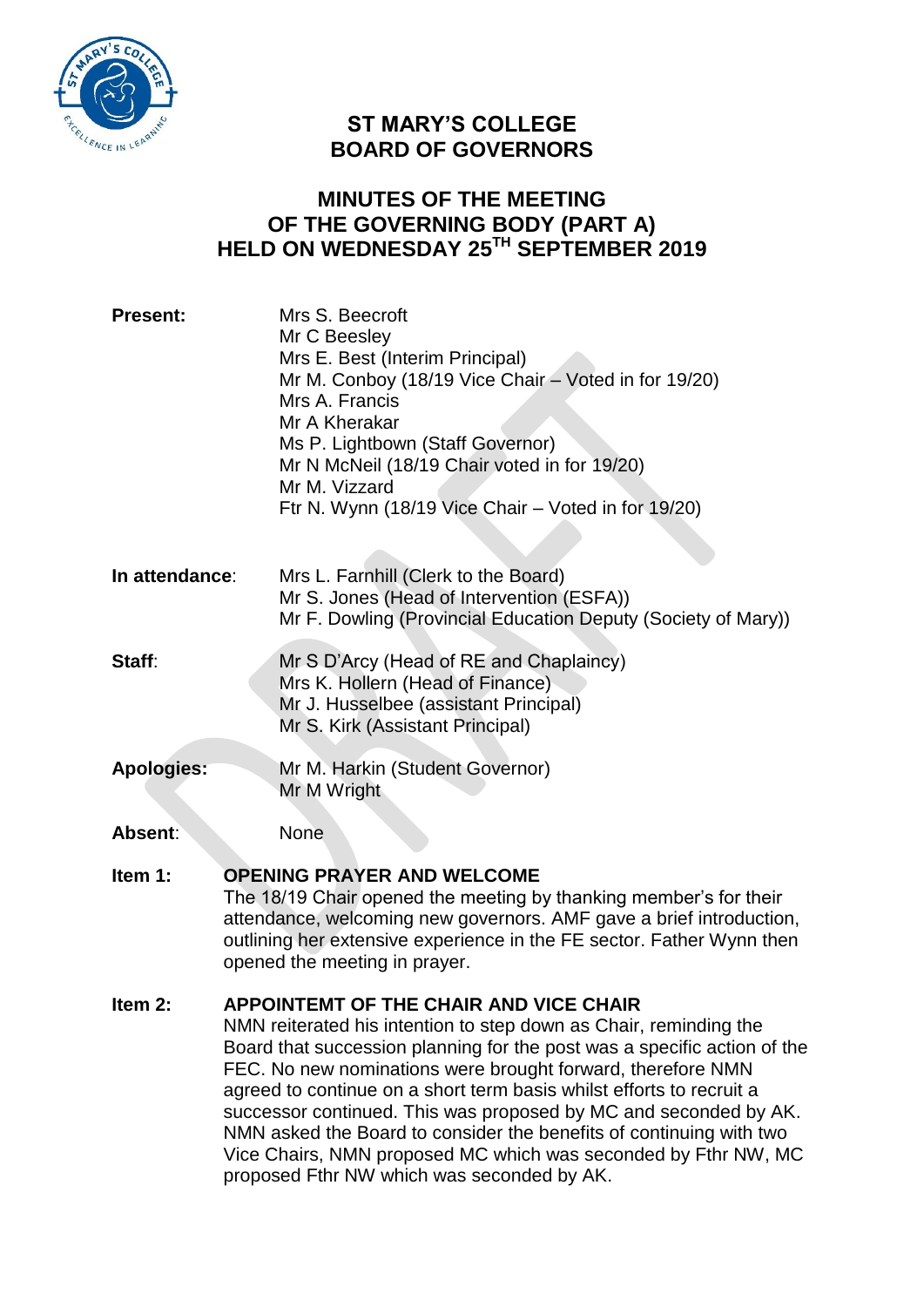## **Item 2**

#### **Resolved: The Board approved Nick McNeil as Chair of the Board of Governors for the 19/20 year on a temporary basis. The Board approved the nominations of Father Noel Wynn and Mark Conboy as joint Vice Chair's for the 19/20 academic year.**

## **Item 3: APOLOGIES FOR ABSENCE**

Details of apologies were given and accepted by the Board. The Chair stated that he looked forward to welcoming the Student Governor to the Board; he had come highly commended by staff and is the son of former Foundation Governor AH who had been an excellent Governor and valuable asset to the Board.

**Item 3** 

## **Resolved: The Board accepted the apologies of MW and MH.**

## **Item 4: DECLARATION OF INTEREST**

Interim Principal EB declared and interest in items relating to the Post of Principal, in particular, Item 21 in Part B.

**Item 4**

## **Resolved: The Board noted the interests declared by EB.**

## **Item 5: TRAINING**

The meeting was preceded by item 5, training. This was provided by GH from the external auditors and covered:

- Understanding Management Accounts
- Pensions schemes
- Insolvency regime

Additional literature regarding the insolvency regime would be distributed and governors were advised to read this.

## **Item 5**

## **Resolved: Governors noted the details of the finance training.**

- **Action: Clerk to distribute additional supporting documentation.**
- **Item 6: NOTIFICATION OF URGENT BUSINESS** The clerk and Chair confirmed that they had not been notified of any urgent business after the issuing of the agenda.

## **Item 7**: **APPROVAL OF THE BOARD MINUTES FROM THE EXTRAORDINARY MEETING OF THE BOARD HELD ON 17TH JULY 2019**

The Chair asked the Board to consider if the minutes previously distributed were an accurate record of the meeting held on July 17<sup>th</sup> 2019. The Chair reminded the Board that this had been called as an extraordinary meeting after the collapse of the FoH and resignation of JS. The minutes of the meeting were accepted as a true record and signed by the Chair.

**Item 7**

**Approved: The minutes were approved and signed.**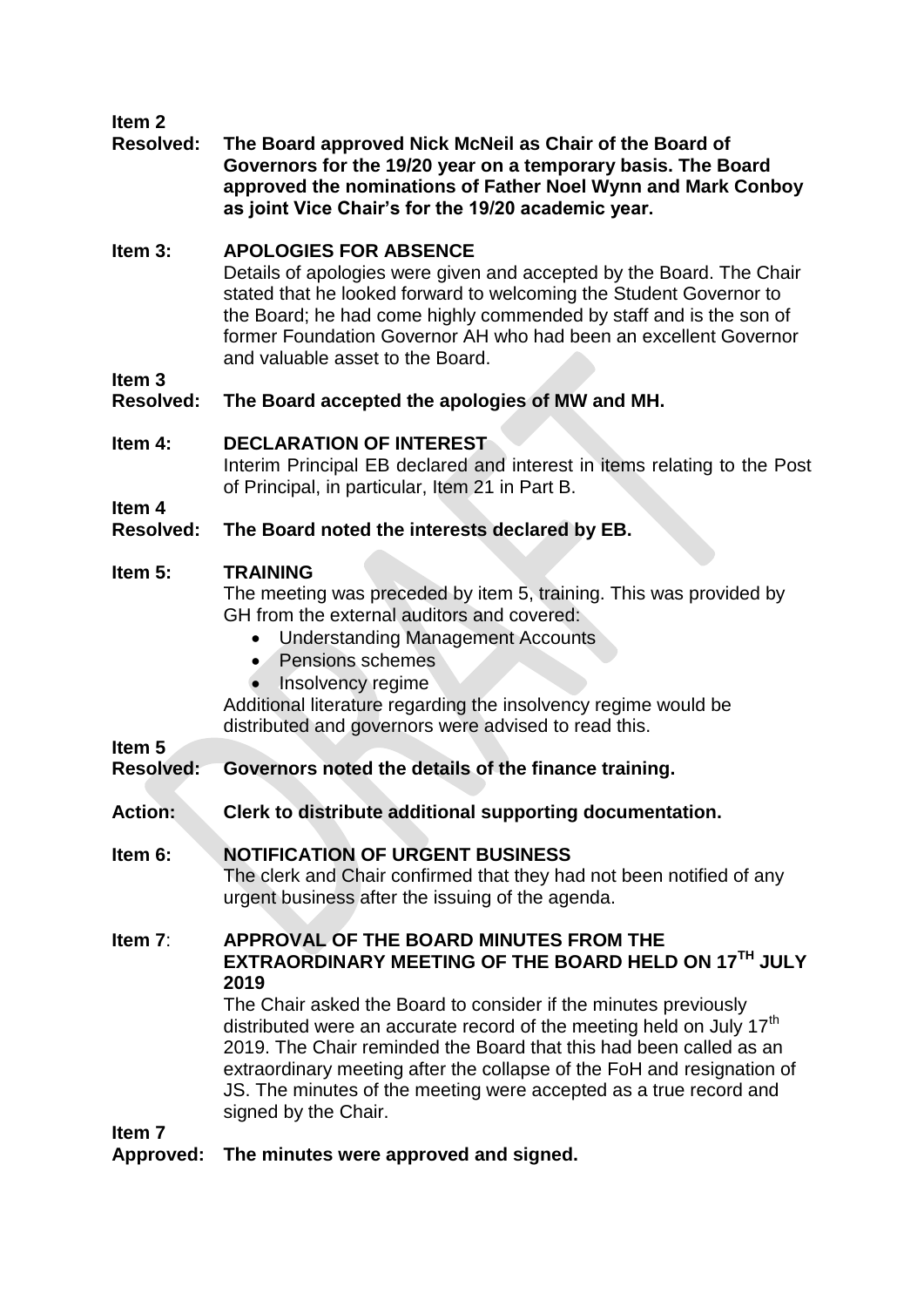## **Item 8: MATTERS ARISING**

The matters arising and associated actions detailed in the agenda were worked through with particular note to the following:

- 8.2: The revision of the I&A requires the support of the Trustees, Diocese and legal guidance with a need to address the Catholic numbers. NMN confirmed he had opened negations but progress was limited.
- 8.3: The marketing strategy had been deferred due to the cancellation of June Board. It was proposed that the strategy would be approved by the Resources Committee. **An objection was raised -** as a key element underpinning financial performance the Board needed to maintain oversight. This was accepted and the approval would maintain with the Board, with the Resources Committee reviewing and presenting it to the Board for approval.

8.6 AP JH confirmed that the amendments to the policy had been made ahead of implementation.

- 8.7 EB outlined actions undertaken to strengthen bonds with local providers. KH informed the Board that the intended new 6<sup>th</sup> Form had been highlighted as a risk within the financial plan.
- 8.10 Link Governor CB gave an overview of his link visit, looking at quality, HE and the EIF. CB detailed discussions and challenge held around the disappointing A Level results. A further action has been to diarise Learning Walks with LW.
- 8.11 EB and KH advised that the risk register was under review and would be presented to the Audit Committee in November
- 8.12 PL clarified the Board's understanding of the MA that the statement needed to be published but the wording within the statement had needed amendment to reflect the College's position in terms of student reimbursement. The OfS had advised that the registration had been approved based on the original statement therefore this could not be amended without re-approval (from the OfS).

Governors and staff discussed the possible options, with clarity from AMF and SB on the content and position within their institutions. It was agreed that this would be looked at in detail again and the action carried forward.

**Item 8**

**Resolved: That details of MA are noted and where necessary further actions carried out as detailed.** 

**The Board approved the Resources Committee as the forum for detailed review of the Marketing Strategy but approval remains with the Board.** 

**The Board approved the Audit Committee as the forum for detailed review of the Risk Register but approval remains with the Board.** 

#### **Item 9: COMMITTEE MEETINGS MINUTES** No meetings were held by the Audit or Resources Committees prior to the meeting of the Board of Governors.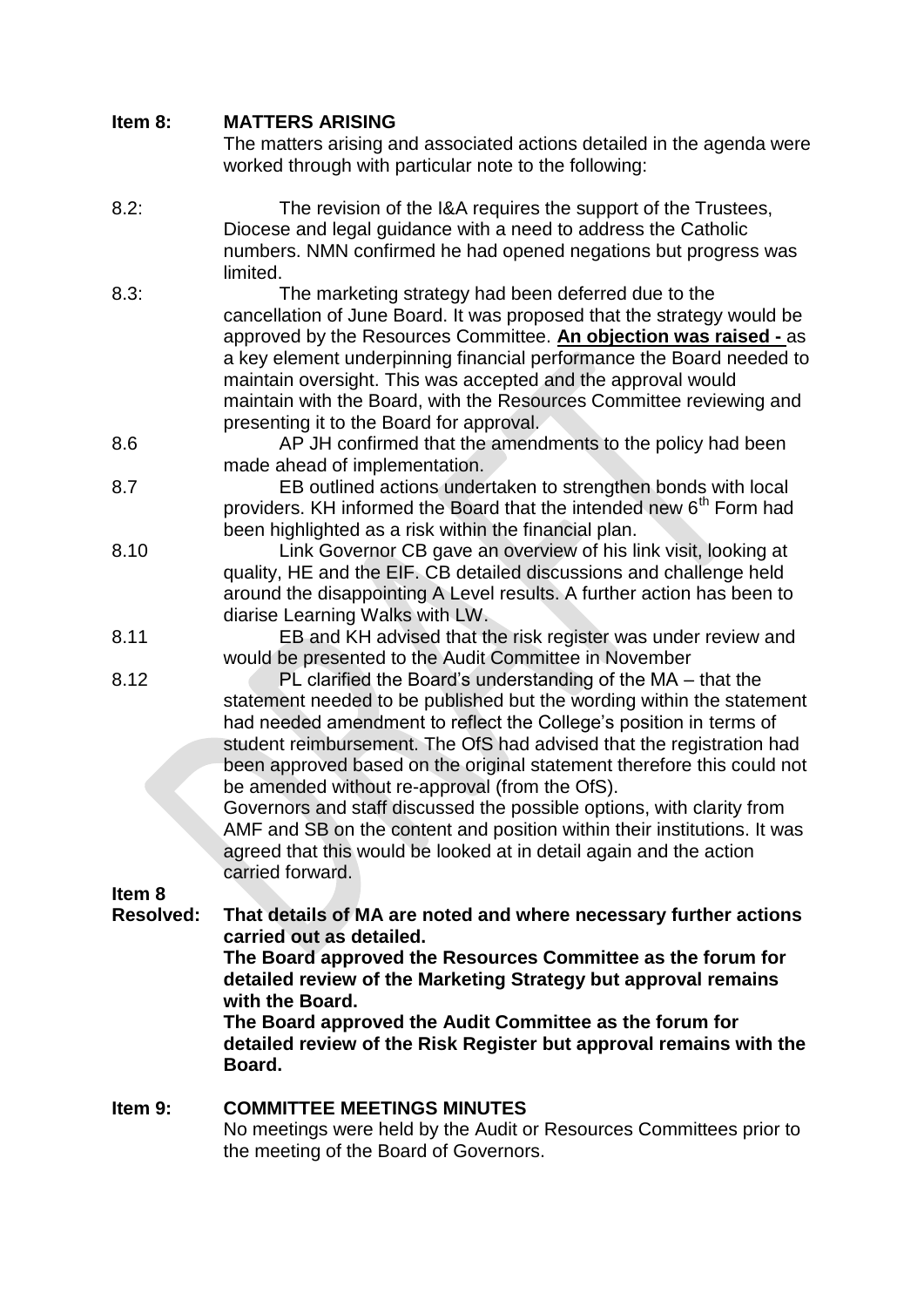A meeting of the Board Membership Advisory Committee had been held immediately prior to the meeting of the Board of Governors, a verbal report was presented by the Chair of the Committee, Fthr N. Wynn:

| • Composition of the Committees - recommend to the Board that   |
|-----------------------------------------------------------------|
| a Quality Committee is introduced - Approved                    |
| • Consideration for membership of this committee was discussed, |
| the committee recommends AMF, CB, EB and another. AMF           |
| suggested that the parent governor would be well placed here.   |
| Approved - membership to include the above                      |
| • Indicative TOR for of the Quality committee to include termly |

- meetings, membership of 4 with quoracy of 3, meeting termly ahead of full Board. To be drawn up by the Clerk, reflecting those of the previous committee and approved in November
- Remuneration Committee recommendation to the Board that the BMAC includes the delegated authority to carry out the responsibilities that would otherwise be included in a separate remuneration committee – **Approved**
- Chair succession has been discussed under MA and Chair appointment
- Staff and Student Governor processes had been approved and followed up with the appointment of PL and MH
- The skills audit and Board SAR results were reviewed along with the Clerk's report – with a recommendation that this is sent to all governors

#### **Item 9**

**Resolved:** The Board noted the details of the verbal report and approved:

- The introduction and membership of the Quality Committee
- The inclusion of remuneration of SPH to the BMAC Committee

**Action That the clerk distributes the SAR and skills audit information along with the Clerk's report**

## **Item 10 CHAPLAINCY REPORTS**

SD'A gave a detailed account of the information contained within the report already distributed and tabled a document which provided more information on the Section 48 Inspection. SD'A provided background on the move from inspections integrated into Ofsted to a stand-alone inspection, providing insight into changes in drafts and reasons for delays, with political pressures and need for a national framework to be agreed by all stakeholders. Indicative timeframes were offered for the process.

SD'A highlighted the key areas that SMC would need to comply with including the value of the Mission Statement as the 'intent' of SMC and requested that careful consideration is given by the Board to this after the inset in October. Regarding the Religious Education element, **there was considerable question and challenge** by governors on the content and inclusion within guided learning hours, including the late introduction and then closure of values and ethics in the 18/19 academic year. SD'A clarified that in terms of meeting the S48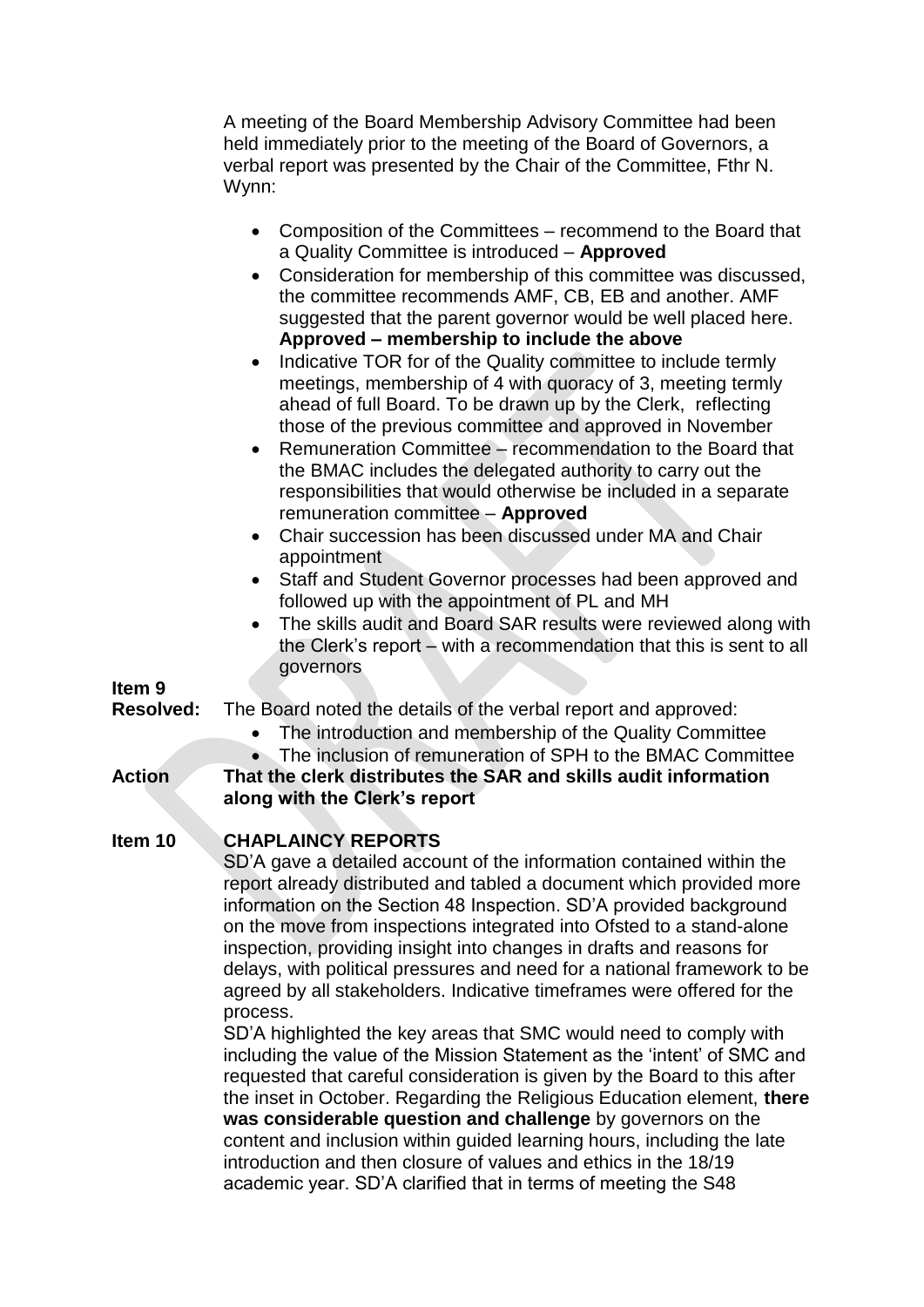requirements, the college was exceeding this, and the issues had been in relation to guided learning hours. SD'A highlighted how the programme supports with the EIF, S48 and guided learning hours and offered to go through the programme of RE in detail with the S48 governor outside of the meeting.

## **Governors questions:**

**Q -** With over 80% Asian heritage students – will we still have to comply with Catholic education element?

**A** – Yes – as a Catholic College, we must comply

**Q** – Has anyone been inspected yet?

 $A - No$ 

**Q** – What preparations are other colleges making?

**A –** All are working with the same draft framework and it is on the agenda for ACVIC so more information will be available after the conference

**Q –** What do you see as our biggest challenge?

**A –** Collective worship and how we provide and invite learners to attend this. The Asian heritage pupils engage well in Values and Ethics lessons but collective worship is a challenge.

**Q** – Could this be built into weekly assemblies?

**A** – As a SFC we do not hold weekly assemblies

**Q –** Are there assemblies to celebrate key points in the Christian calendar?

**A –** Yes, there are 4 throughout the year, welcome, Christmas, Easter and leaving assemblies.

Governors then discussed the changes in the EIF relating to student journey, the omission of moral and spiritual growth with a shift to British values, concluding that the strategy day would include detailed discussions around how SMC core values support the student journey and was vital for governors, with attendance required unless absence was unavoidable. NMN concluded that he could not attend but invited AMF to support him as S48 deputy, AMF agreed and this was approved by the Board.

SD'A went on to invite questions around the second report, that of the Chaplaincy role, including options regarding the imminent maternity leave.

## **Questions and Comments**

**Q – T**here is no iconography within this room – has the college been surveyed?

**A –** Fair trade and ethically sourced pieces have been bought and will be distributed next week

**C –** The links with LHu as an Ecumenical university need to be pointed out

**Q –** Are links with Stonyhurst developing?

**A –** Contact has been made and the strategy day will be held there

**Q –** What will be the cost implications of the maternity leave?

**A** – (KH) It will need to be part funded, leaving some funding available for cover, but not enough for a f/t post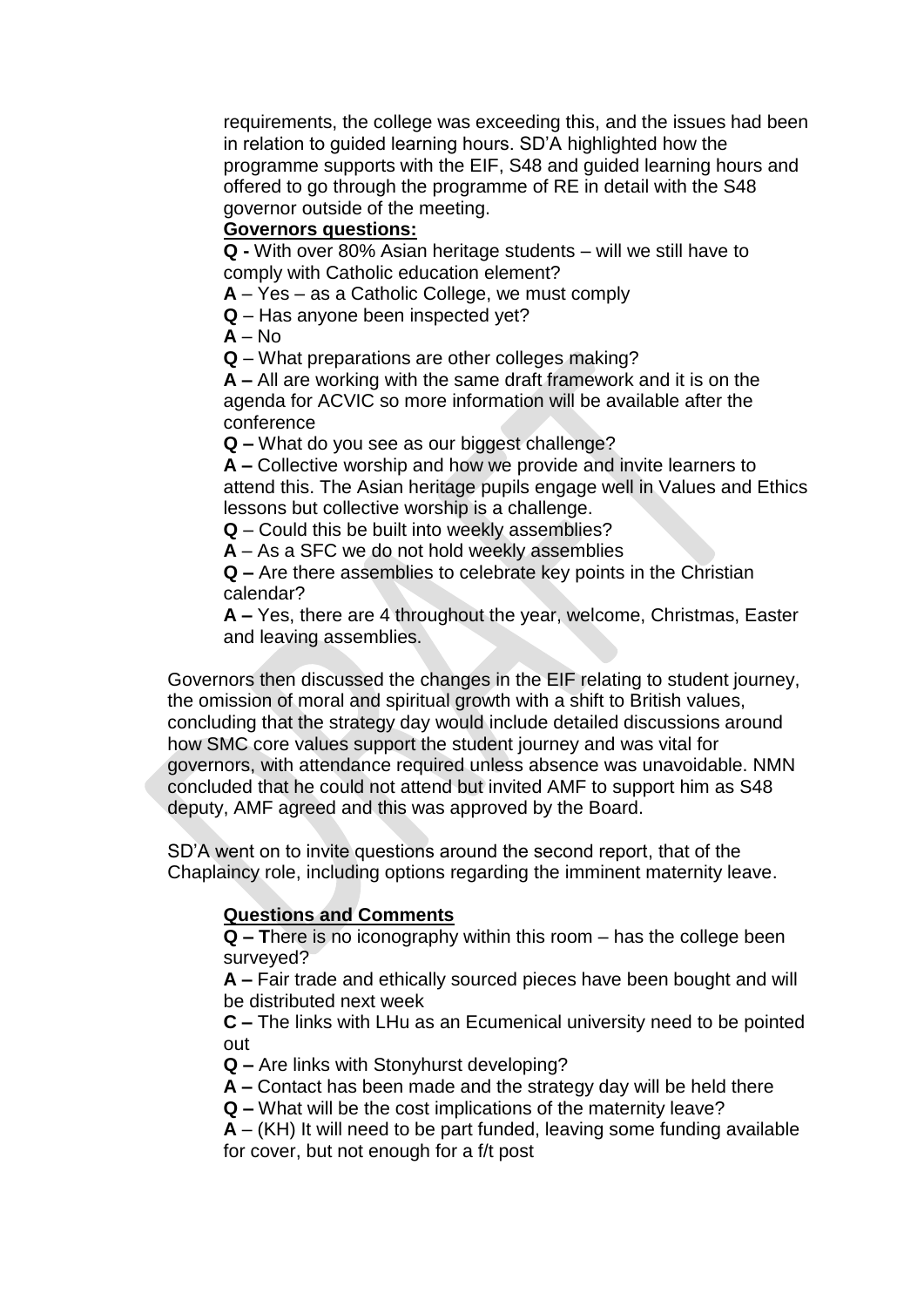**A – (**SD'A) – The open door support of the Chaplain is vital, the chapel in darkness for parts of the week will reduce the impact and students do not diarise times of need

**Q** – What is the proposed cover, could voluntary support be brought in?

**C –** Caution should be aired around the complexities and safeguarding implications of using volunteers in this capacity

Governors concluded that this would need to be reviewed in detail once the financial implications of the maternity leave were established, giving clear indications as to funding and options available with the Trustees included in the decision making process.

### **Item 10 Resolved: The Board noted the details of the reports**

#### **Action: 1 - Review of maternity cover options 2 – Review of RE offer by S48 link governor**

#### **SD'A left after this item**

## **Item 11 ANNUAL REVIEW OF THE MISSION STATEMENT**

Governors noted the relevance of the forthcoming strategy day in underpinning the College ethos and review of the Mission Statement; therefore a review would be deferred. Governors held a brief discussion highlighting how the Marist ethos is central to the Statement but noting that there is still room for modernisation. **A governor commented** on the necessity to also make reference to the new EIF including the word 'resilience' which seemed to feature heavily. **A further question** was asked about student input into the statement, EB clarified that SD'A would be leading on it and this would be posed to him prior to the review.

#### **Item 11**

**Deferred: The review of the Mission Statement would be deferred to take into account the content of the forthcoming strategy day.**

#### **Item 12 CURRICULUM, QUALITY, TEACHING, LEARNING AND ASSESSMENT**

#### **Item 12a) Pass Rates, Retention Rates And Provisional ALPS Grades**

The Chair welcomed SK to the meeting, and asked him to deliver highlights from the results report, noting that the Board were aware that results were below expectations and understood that as new to the AP post, these results were not his but needed to be delivered and understood in detail and thanked him for the timely report. SK agreed that the A level results were concerning and would be the focus of discussion as BTEC grades were where they needed to be. SK noted that at just over 50% of the cohort, low A-level results had impacted the overall ALPs with concerns that SMC pass rates were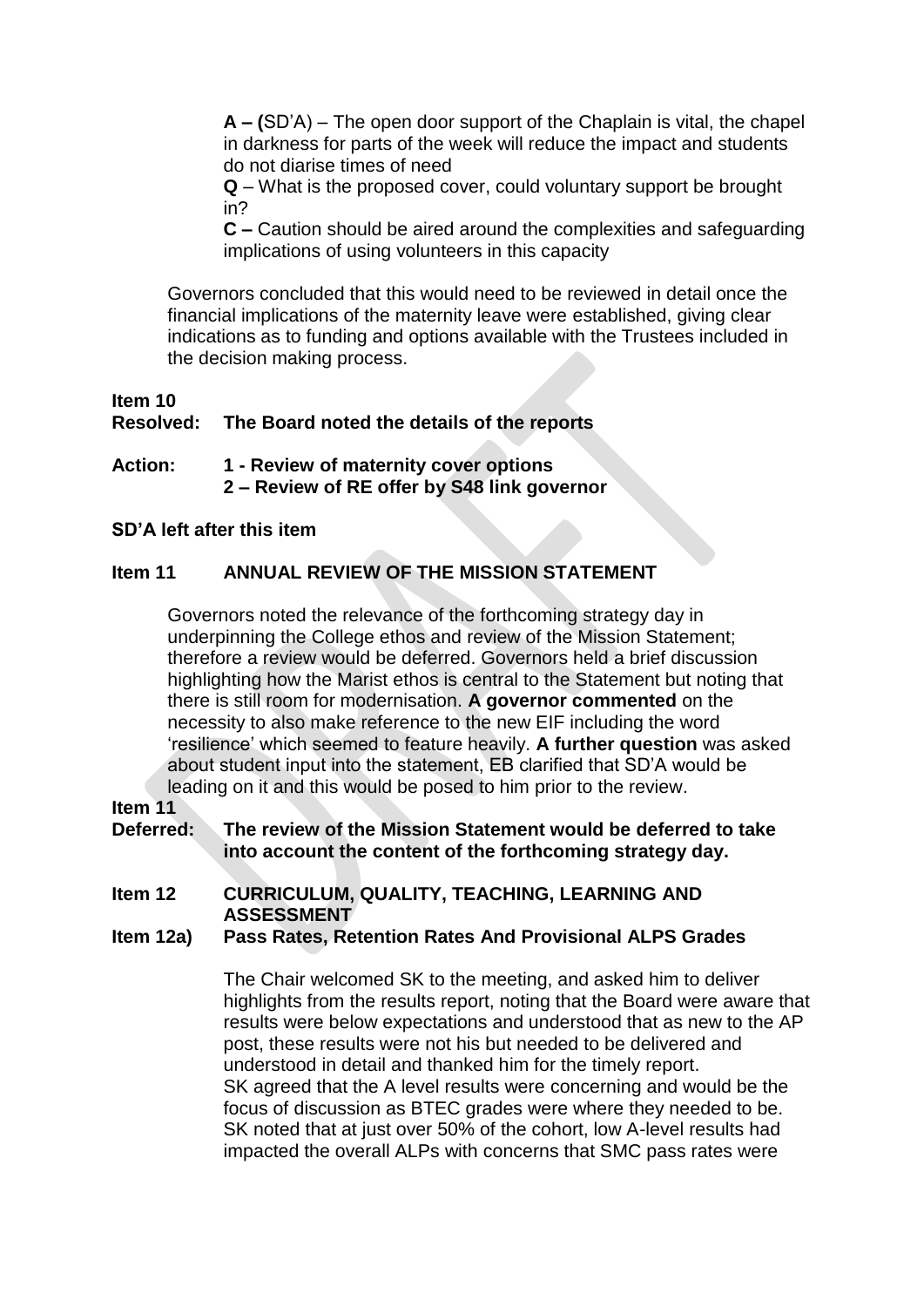below the national average. The biggest concern was the low levels of high grades at 22% below the national average of 29.3%. SK noted that the impact on small cohorts were understandable, the main concern were subjects with large cohorts and poor results. SK gave additional information to governors regarding chemistry and physics, noting the increase in retention for Physics potentially impacting on grades. SK reminded governors of the Alps scoring system, with the SMC grade of 8 placing them in the bottom 10%. Although this had been close to a 7, there had not been enough in the remarks to push this into a 7. SK gave detailed information on the number of students in Alps red, black and blue versus the previous year.

**Q –** Were the outcomes pass rates not been foreseen from Alps

**A –** The prediction was a 5

**C –** top grades are the issue, lower grades compared well

**C –** From the brightest to the less able, SMC is not serving any students well with underachievement across the Board

**A –** we have had positives throughout the year, a good Ofsted as well as positive feedback during the support and monitoring visits on the work undertaken to improve quality. The new systems qare in place, it is the culture of learning and the effort outside of college which we are working on with the new DILA process

**Q –** Are you saying that the students work well in college but this is not reflected outside of the classroom?

**A –** There have been considerable improvements in teaching and learning, we need to improve the ethos and engrain a culture of independent learning

**Q** – at what point was this recognised?

**A –** With the results and the analysis, we expected better and the initiatives put into place indicated that this would be the case **Q** Is the internal assessment process that far adrift?

**A –** Not necessarily

**C –** The results indicate that this is the case. It could be a blip or the start of a downward trend. We were lured in by the positive Ofsted. **C –** Ofsted was in February, a large proportion of the academic year had already passed by this point. Concern must be raised that in the previous year our understanding was that the quality had improved and there was a good expectation of results that didn't transpire. We have gone backwards.

**A –** there was two years of Ofsted monitoring visits prior to the inspection and all demonstrated that progress had been made.

**Q** - So are you saying that this result is better than it could have been had the interventions not been in place?

**C –** it is possible that they could have been worse

**Q –** Are we doing the best we can? Is it the quality of the education we provide or the students?

**C –** Data is clear and detailed but needs to include comparative trend data for outcomes and retention

**A –** This will be included in the next paper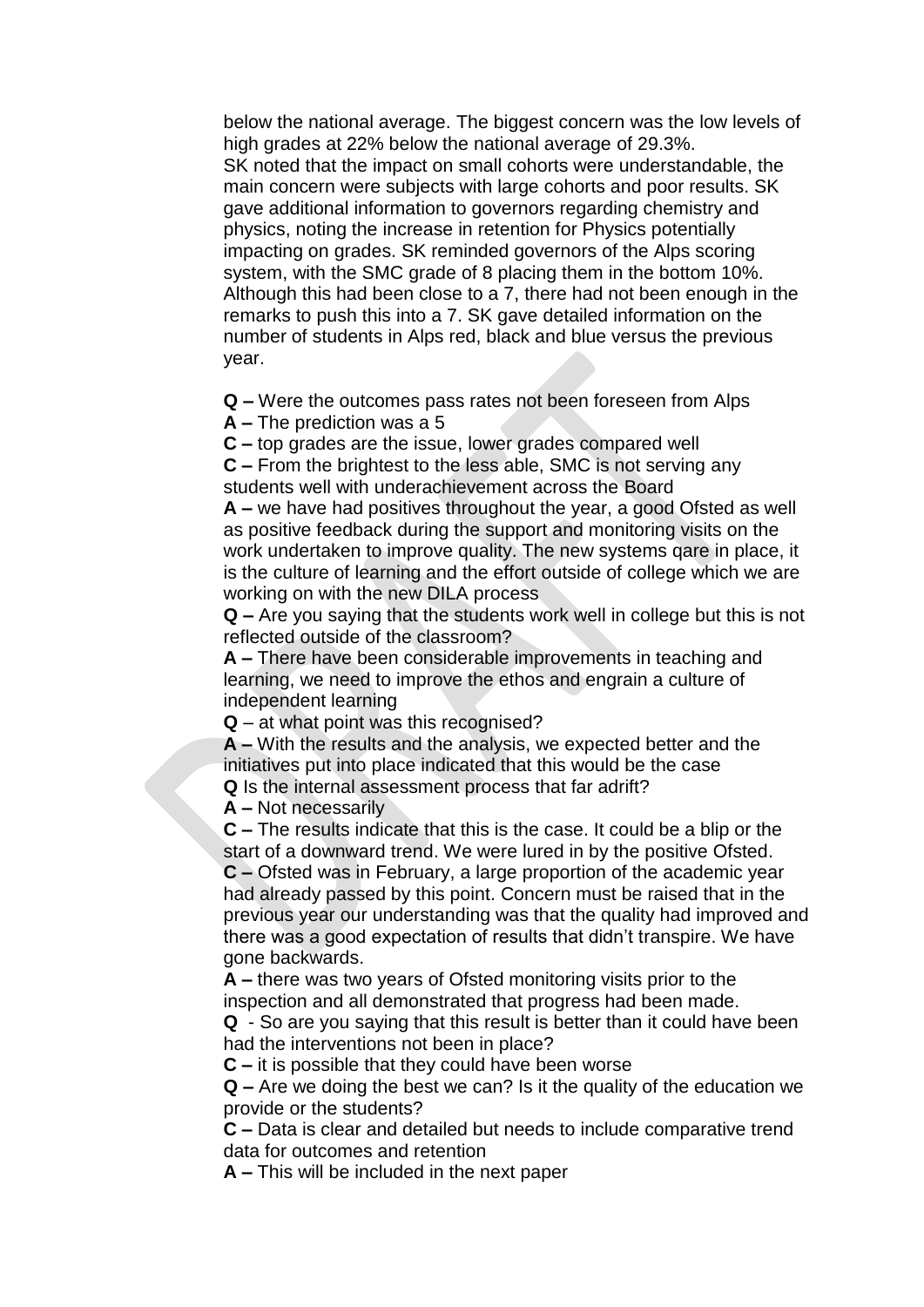**C –** As governors we need this information straight after results. An action was taken for this to be addressed and submitted to the Quality Committee and governors acknowledged the SLT's interpretation that the internal assessment programme was too prescriptive and frequent, described as 'assessment for monitoring not assessment for learning', with lost teaching time as a result. Details were given of the proposed internal assessment calendar for 19/20, with a governor commenting that they had raised concerns the previous year about the intensity of the assessments and impact on the wellbeing of the students. EB added that curriculum support had been available but not well attended and proposed improvements to the timetable to rectify this.

**Q –** Was the poor support attendance not picked up in year?

**A –** Yes, it was

**Q –** What was done about it?

**A –** the sessions were reallocated, some students then attended, some still did not which is why we have addressed this through the new time table structure

**C –** Some outstanding colleges do not allow a choice, parents are informed and they have to attend, in the holidays, it is an expectation, not just for those failing to meet expectations but for all learners

**Q –** recognition of this was alluded to in the culture of learning, how are you going to go from a culture of intervention to independence? The Differentiation needs to be embedded

**C –** Those outstanding colleges will be attracting a better cohort of learner

**C –** That would be reflected in their predictions and ALPs

**C** – but attitude to learning is not measured and likely higher in those attending colleges graded as 'outstanding'

**A** – CPD at **i**nset is focusing on this issue. Ofsted note the improvements in teaching and learning and commented that this is not being extended beyond the classroom

**C –** You need robust parental contact and discipline.

**C –** you need to focus on performance. Performance, measures need to be reviewed and it is not possible to performance manage all staff, you need to prioritise.

**C –** The length and depth of this discussion is evidence that the quality committee needs reinstating, not to replace this debate but to ensure time to scrutinise this in detail and report back to the Board for final comments and questions. We have been embarrassed in the past by poor results that were unexpected; we cannot let this happen again and must be seen to be taking action.

**C –** There are two critical windows of opportunity for analysis, results and SAR, there was a change in process under the previous Principal, how will we manage it this year.

**A –** It will go tot the quality committee initially but will be presented for approval to the whole Board in January.

**C –** As long as the data presented within it is accurate, do we have assurances of this now

**Q –** There are comments indicating that governors were mislead in the past, is it not that there were insufficient governors with educational experience and it was not understood rather than mislead?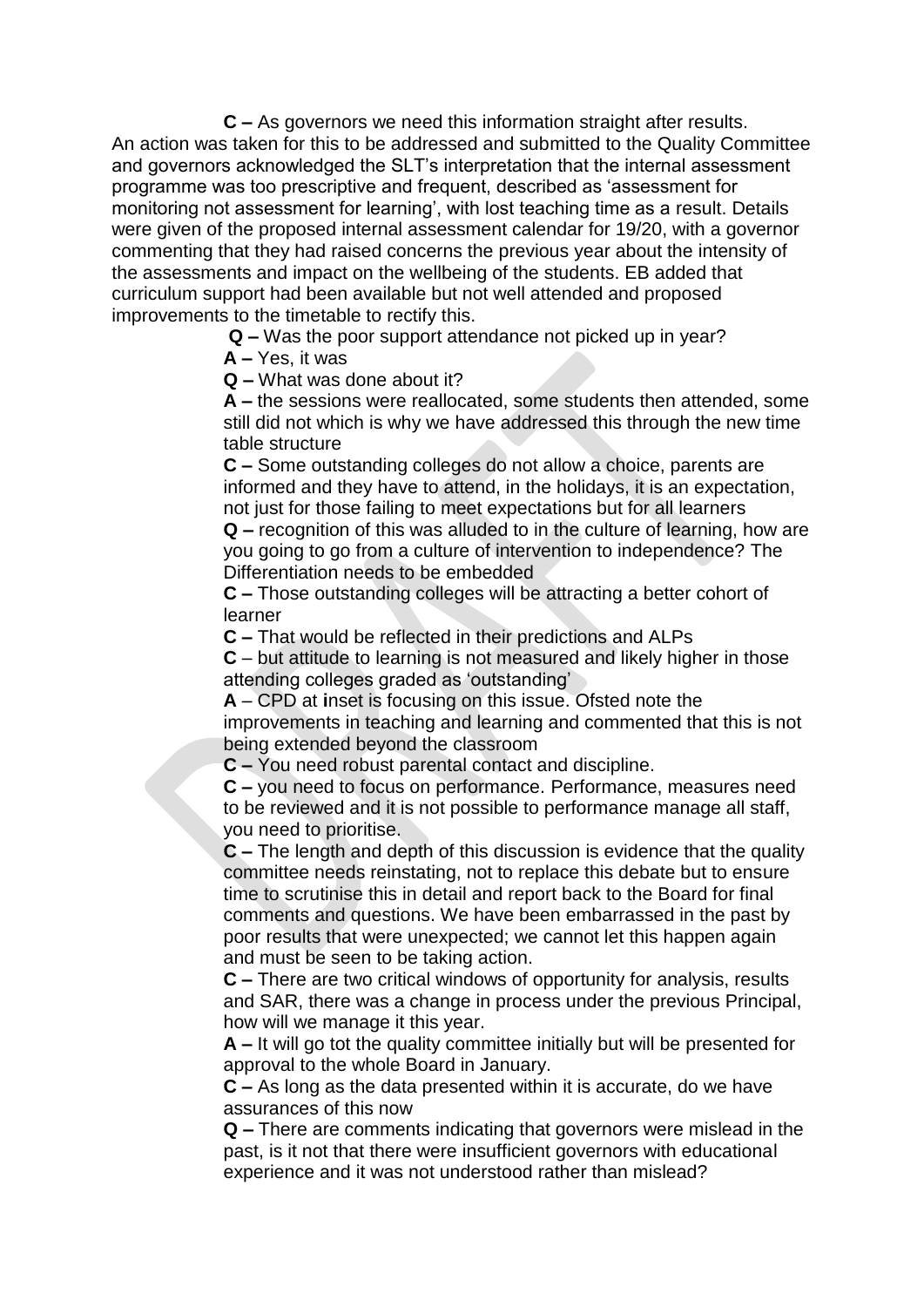**C –** No, we were misled, this is why it I have challenged it, looking at and focusing on the positives, we were misled, it was not a whole picture.

Governors agree to move on following lengthy discussion, concluding that data and outcomes needed more detailed scrutiny by Governors with educational experience but emphasising that outcomes still needed to be covered at Board.

SK went on to outline the detail of the BTEC information, which is for just over half of the cohort. Governors questioned the rationale for the improvement in BTEC whilst there was a decline in the outcomes for A-Level provision.

## **Item 12a**

**Resolved:** The Board noted the details of the report and reiterated the previous action to reinstate a quality committee

### **Action: That the outcomes report is rewritten to include comparative data for outcomes and retention**

## **Item 12b PRINCIPAL'S REPORT PART A**

EB outlined the rationale behind the reduced target agreed with the ESFA of 650, noting that enrolment stood at 670 with 393 in year 12 which was vital for progression figures for the following years budget. EB added that the other target set was for improved conversion which was at 49% ahead of the previous year at 43%. EB gave a detailed breakdown of the school by school and ethnicity data.

EB provided additional details of activities undertaken at enrolment to ensure that the destinations of applicants and reasons for nonenrolment were understood. EB advised that 28 new starters had since withdrawn, with most leaving to take up apprenticeship opportunities or full time work.

Governors noted their formal appreciation to the marketing and enrolment team for their efforts in exceeding the target.

EB went on to provide details of the second part of her report, which included detail of the ESFA assurance audit undertaken at the start of the academic year. This had seen a thorough interrogation of data led by the MIS consultant and the inspector had praised staff, commenting on the files as being some of the best that she had seen. The three recommendations within the report had all been picked up by the MIS consultant, adding further reassurance.

Governors asked for further details regarding the succession planning with regards to the new MIS post with EB adding that whilst it had been expensive, the work of the consultant had saved a considerable amount and a decision had been made to extend the contract to ensure sufficient handover with the new to post employee starting in October.

#### **Item 12b**

**Resolved:** The Board noted the details of the report including the outcome of the ESFA assurance review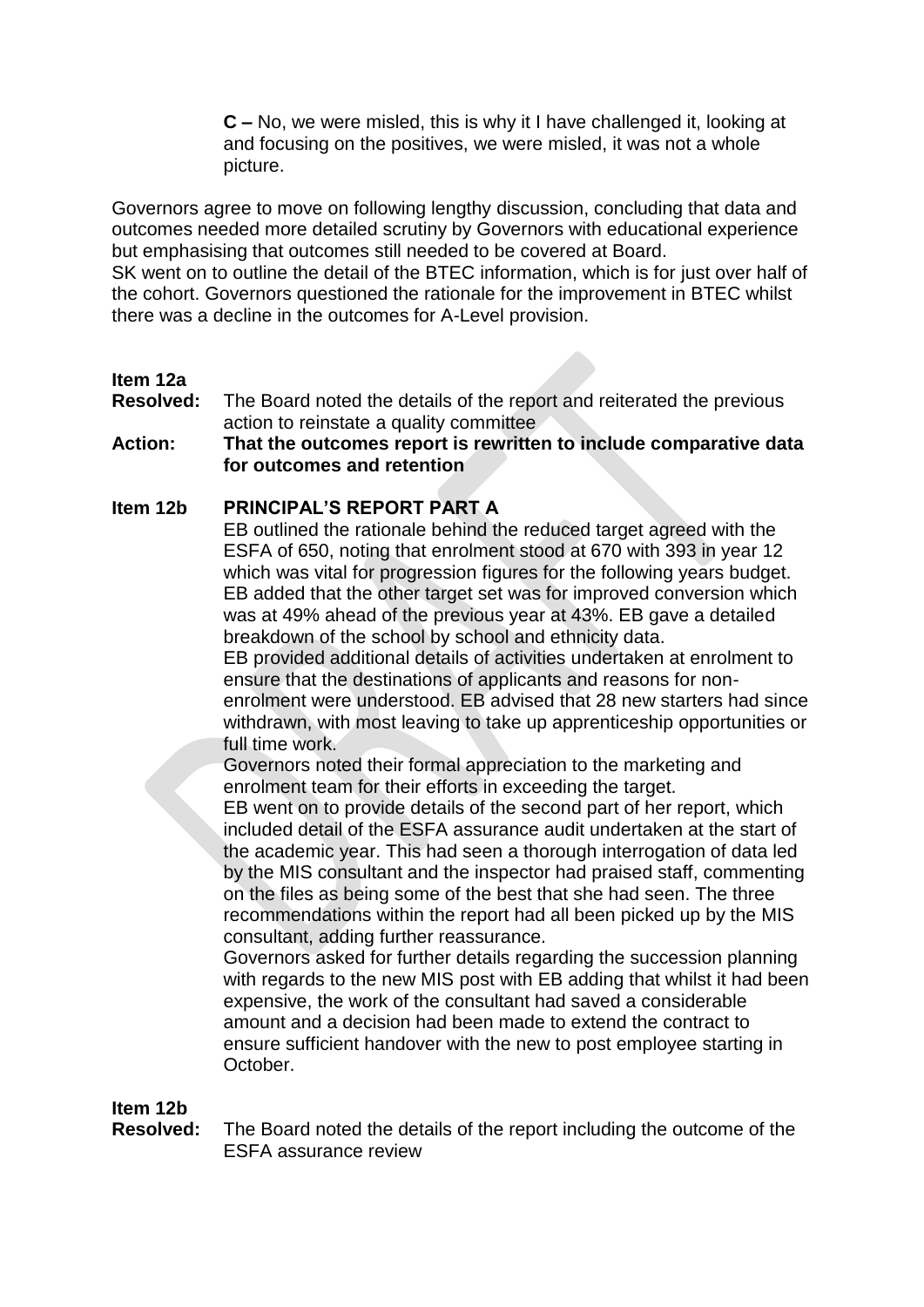#### **Item 12c HE ANNUAL MONITORING REPORT**

The chair asked for PL to highlight key points of her report, asking if any problems needed to be raised.

PL asked the Board to note that this was the AMR for UCLAN and that LHu would be embedded in the next academic year. PL noted that the actions regarding staff development had not been met and this was to be picked up departmentally by line managers. PL also drew governors attention to the low retention due to the type of course, with courses amalgamating in year 2 and data being skewed due to low numbers. PL detailed supportive interventions implemented for those repeating the year and added that the external examiner recommendations were for the whole provision and not SMC specific. Governors discussed the potential for other courses that would provide increased pathways internally and PL advised that these had been explored and the justifications for their refusal.

**Item 12c** 

#### **Approved:** The Board noted and approved the AMR

#### **Item 12d HE RECRUITMENT AND PROGRESSION REPORT**

Upon introduction to the item, the Chair noted that the figures were not in line with expectations. PL stated that it could be argued that they were in line with previous years but based on less staffing and with an increased target it had been challenging. PL added that conversion had been a key focus with efforts focused on business, with the need to fill ten places by Friday and IT had eight with two in the pipeline. It was clarified that it would not be cost effective to run with eight and that high level conversations had taken place with LHu, who were supportive but would not run a course at a financial loss. PL added that the recruitment figures were in line with previous years and that applicants can be accepted onto courses up to three or four weeks into the course.

The sports course had not drawn in enough interest and governors urged PL to make a decision sooner rather than later if that was to be pulled as students would need to find alternative provision with PL agreeing that the decision would be confirmed the following day. It was noted that this provided considerable financial challenges in the region of £60,000. Intense discussion regarding the advertising of the provision and stretch of the targets was held with governors concluding that the provision could be offered for 2020 entry but must be advertised properly throughout the year utilising the expertise of the marketing team. It was noted that the loss of the opportunities presented through the FoH and utilising access to CMC learners had also impacted the availability to meet the targets set. Governors commented on the impact of local celebrity endorsement at local competitors as well as free transport offered.

Final comments and questions regarding the figures presented were financial, asking if this was the final figure with PL stating that this was the 'worst case scenario' and that further opportunities were available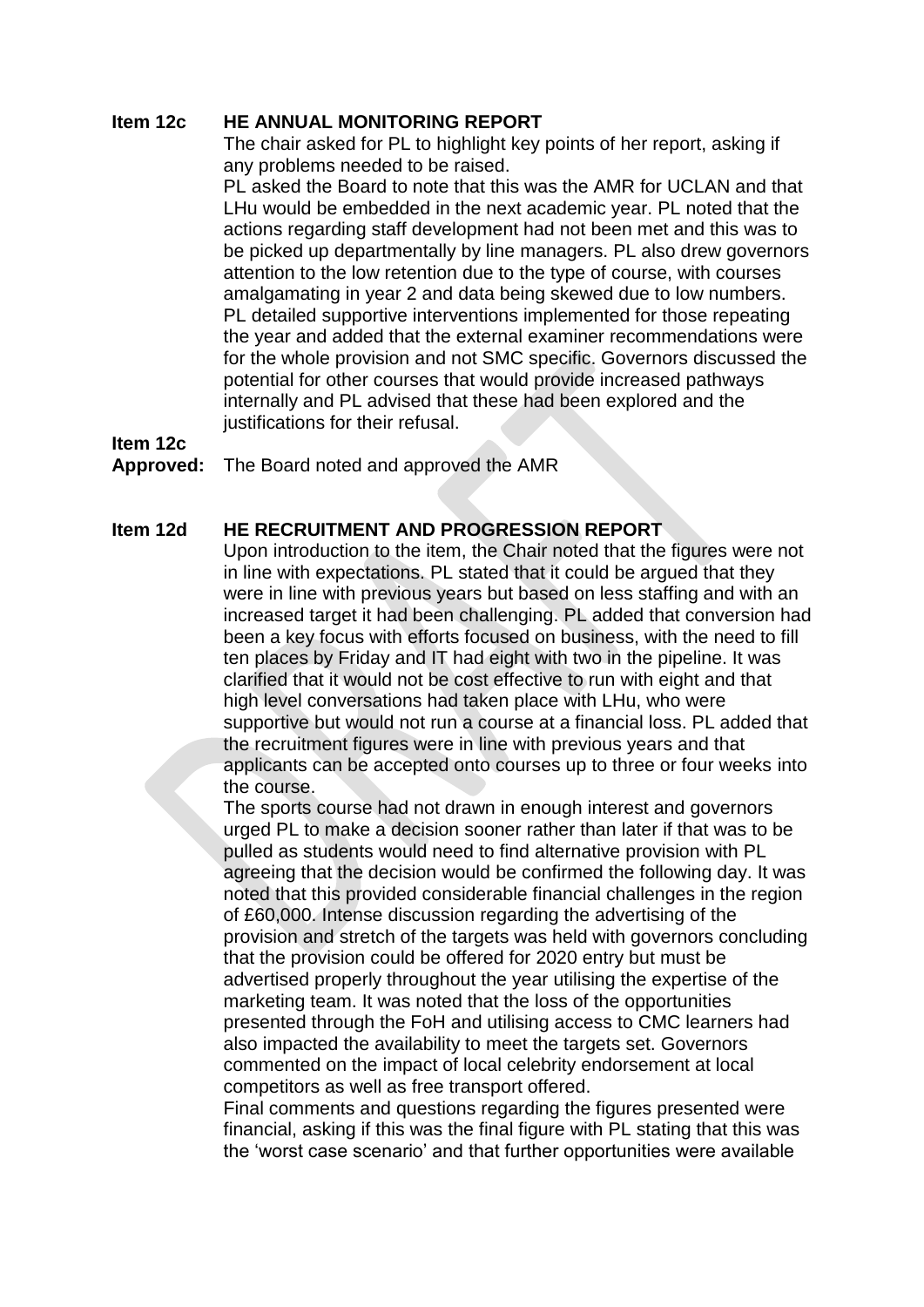with the masters which had a start date of January. No further questions or comments were received

## **Item 12d**

**Approved:** The Board noted the details of the report

**Actions: Governors should be notified of the outcome of the Business, IT and sports courses and the budget impact of this** 

#### **PL left after this item as per previous notification to the Clerk**

#### **Item 13a-f FINANCE AND RESOURCES**

KH advised the Board that financial KPI's were included within the management accounts and other aspects were reviewed as part of the weekly exec meeting and a written format for this would be in place by the next meeting of the Board. KH gave a detailed account of all discrepancies, advising that the covenant had been breached but that there was no plan for this to be repriced although the right to is reserved and invited questions and comments from the Board. Governors clarified that the auditors had been notified and a copy of the letter had been issued to them, this was confirmed, adding that the technically no breach had happened yet as it had been reconciled to December. Governors noted that the letter had not been dated and it was requested that this was notified to the bank.

KH confirmed some cost saving was built in and that there had been a balance between quality and budget with costs associated with the collapse or combining of some classes and some transport savings having been built in and that a 1% staff rise was not included and could be removed saving £36000. KH added that the failure to improve HE numbers had left the budget vulnerable only £10,000 variance pushing the college into an inadequate position.

KH and EN added that they were being transparent with the ESFA and would inform them immediately if this was to happen, noting that John Boyle was aware of both the financial position and issues relating to quality. KH confirmed the announcement of the ESF to fund the TPS for this year and next along with a rise per student giving a further £124,000 along with a potential increase of £43,000 or £44,000 base don the additional recruitment. Governors noted that they were aware that there were risks associated with increased HE targets.

Discussions were held regarding the financial position, with governors noting the support already offered by the ESFA with this likely to be more favourable if improvements are imminent and demonstrable. It was noted with clarity provided by SJ (ESFA) that the previous intervention was still in place along with the previous notice to improve, therefore, reputational risk as a result of further intervention was minimal.

Governors attention was drawn to the risk of being technically insolvent with SJ (ESFA) confirming that if the issue was very short term, it was possible that re-phasing would be possible.

Governors discussed the 1% pay rise including the impact of not awarding it and agreed to defer the decision until Dec Board when more information regarding the final HE figures would be available.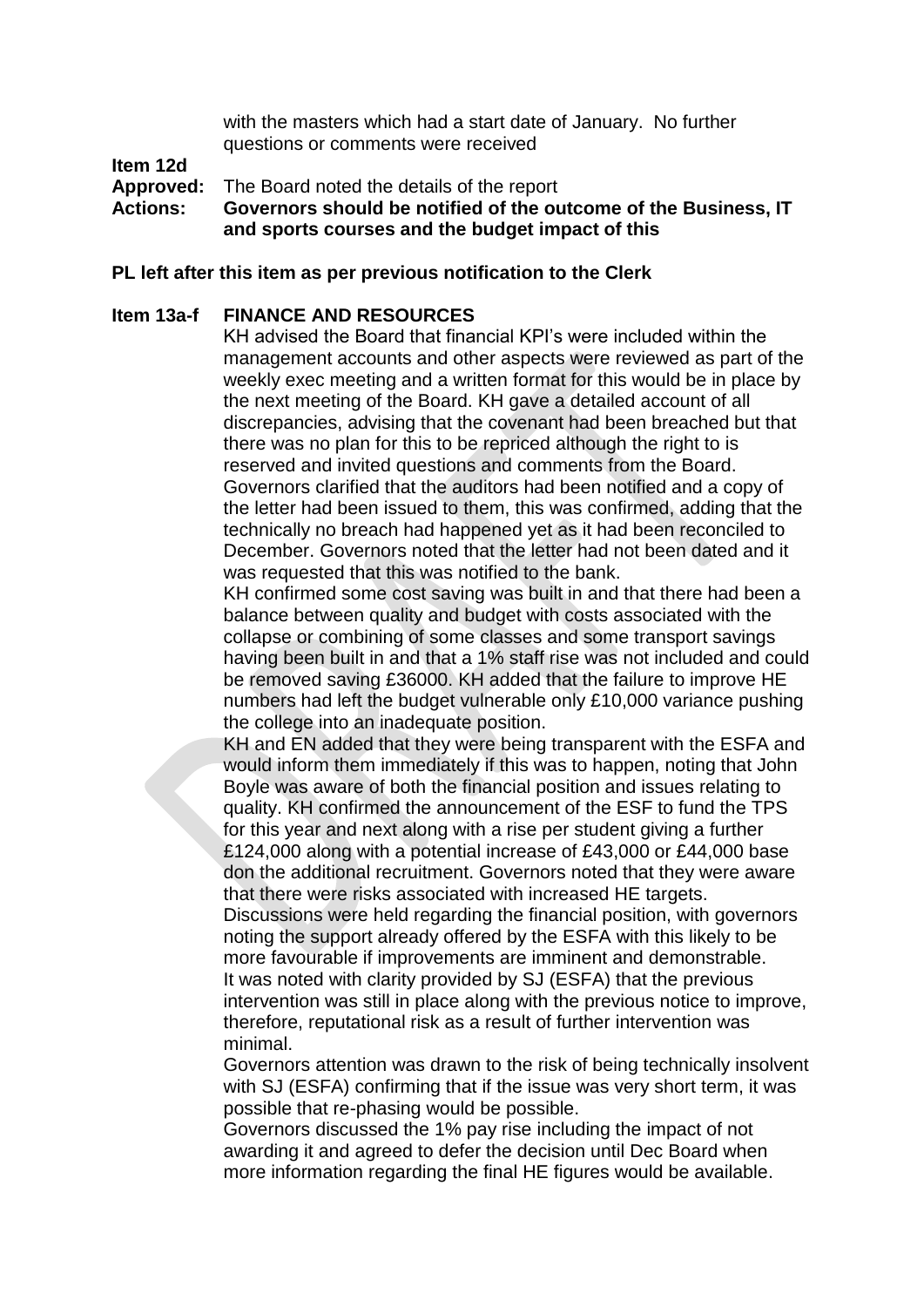It as concluded by the Chair that the finances remained too tight not to consider a structural solution, with it being agreed that the offer to stand alone was only ever temporary to give the time and opportunity to work through the figures and options but it was now evident that this needed to be accelerated.

EB distributed a list of classes due to combined or collapsed as a result of enrolment as part of a curriculum plan update. Governors commended staff for their swift and decisive action that continued to support students via innovative solutions including exploring hourly rate agency work to cover low uptake subjects.

KH returned to the financial implications of the proposed budget, again highlighting the cash flow issues in March and April, asking governors for consideration and approval.

Governors approved the budget without the inclusion of a pay rise and subject to further revisions as a result of final HE figures.

**Item 13**

**Approved:** Governors noted the information presented and approved 3 year Financial Plan and draft budget for 19/20.

**Actions:**

- **Request for the bank to date all letters**
- **Defer decision to award 1% pay rise to December (after consideration by the Resources Committee in November)**
- **Continue to explore opportunities for structural solutions**

## **Item 14 CORRESPONDENCE FOR INFORMATION**

Governors were asked to note the content of the documents distributed within the pack. The Clerk confirmed that these were to assist in governors understanding of the sector and their role and were recommended and in some cases essential reading. The Chair asked for questions and comments, none were raised.

The Clerked asked all governors present to sign to confirm that they had read and understood the KSIE updated guidance as part of their annual safeguarding commitment.

**Item 14**

**Resolved:** Governors noted the information presented and confirmed their understanding of KSIE.

## **Item 15 POLICIES FOR APPROVAL**

#### **15a 16-19 Safeguarding Policy**

Governors were asked to approve the fully revised Safeguarding policy. Governors were advised of the updates to the team since KR retirement. It was asked if MV, the link governor for safeguarding had been in to review the policy and procedures under the new team. It was confirmed that he had been in and the meeting between MV, JH, KS and IL had been productive and consideration should be given as to whether he would have the capacity to be the link for E&D/ SEND as this was also with in the remit of the DSL, KS. There were some queries raised regarding the policy only having reference to BwD and not PanLancashire, however they were assured by JH that this was sufficient.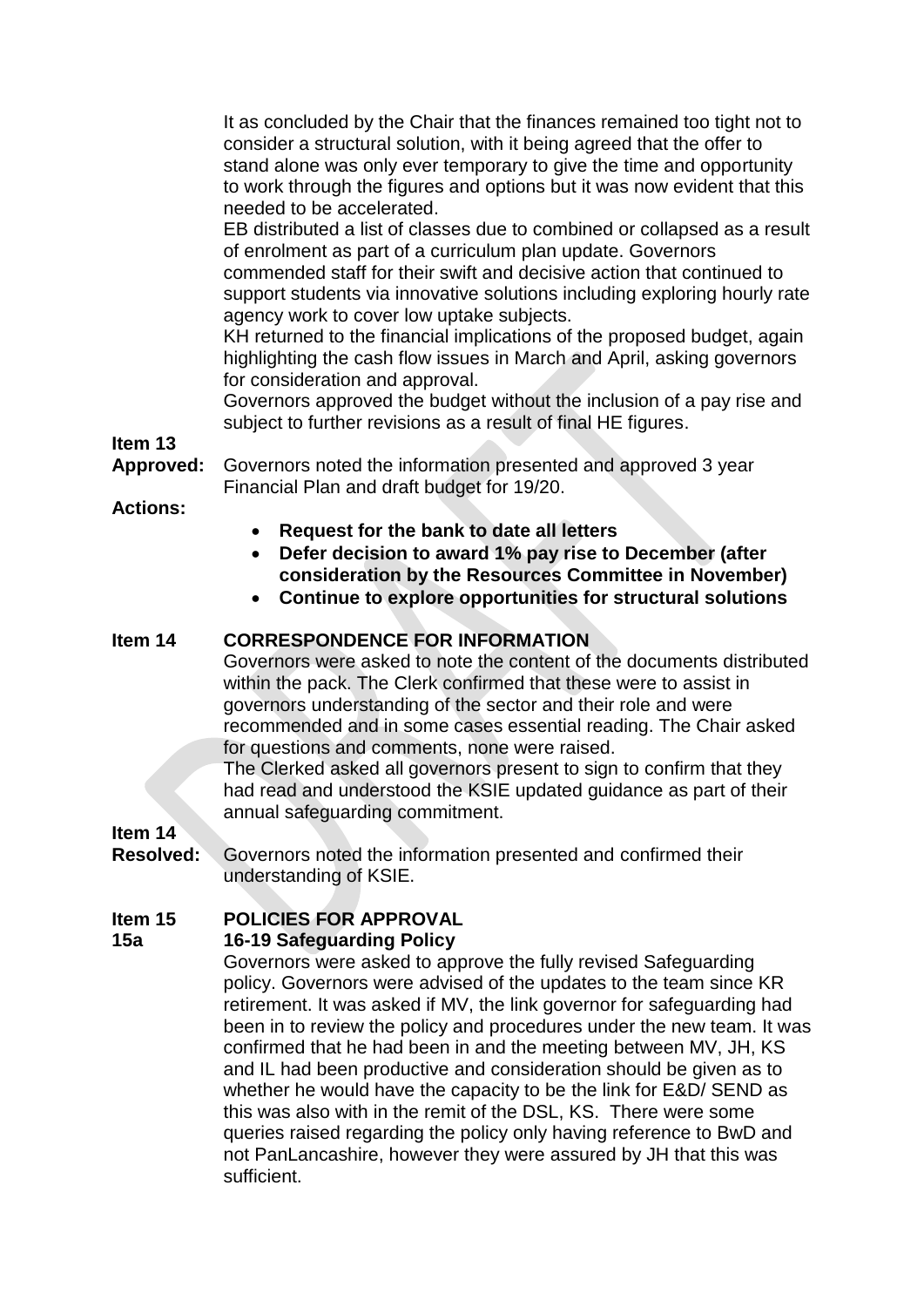No further questions or comments were raised. As no staff or student governors were present, the Chair agreed to move onto item 16 – The safeguarding report (this is documented in Board meeting minutes Part ii).

#### **Item 15a**

**Approved:** The Board approved the new policy for immediate implementation **Action: MV would be approached regarding taking on responsibilities for E&D and SEND**

## **Item 15b GOVERNORS CODE OF CONDUCT**

The clerk advised that only minor grammatical alterations had been made as there had been a complete overhaul the previous year. Governors were reminded that in approving the code, they were agreeing to follow the principals within it.

#### **Item 15b**

**Approved:** The Board approved the code of conduct

#### **Item 15c CHAIR'S JOB DESCRIPTION**

The clerk had previously circulated the job description as part of the request for members to consider their ability to take on this responsibility. The clerk detailed feedback from the Trustees which were discussed and whilst it was agreed the ability communicate with the Trustees was an essential element, it was not to be included within the description as official communications should be channelled through the Clerk and Company Secretary to ensure it is documented and cascaded to members or other stakeholders where necessary. Governors decided that the only amendment should be to the handling of the press, which would now be overseen by the Chair but conducted by the marketing team. A full review would take place upon the election of a new Chair

## **Item 15c**

**Approved:** The Board approved the job description of the Chair subject to the amendment of point 11

Part One of the Meeting concluded and all other items are detailed within Part two.

## **Actions/MA:**

- Chair recruitment
- Additional insolvency materials to be distributed
- $\cdot$  I&A revision ongoing
- Marketing strategy to be reviewed by resources then approved by the Board
- Learning walks to be completed by CB
- Risk register to be reviewed by Audit then approved by the Board
- Review of student protection plan including further clarity from OfS
- SAR, skills audit and clerk report results to be distributed to all governors
- Quality TOR to be drafted for approval